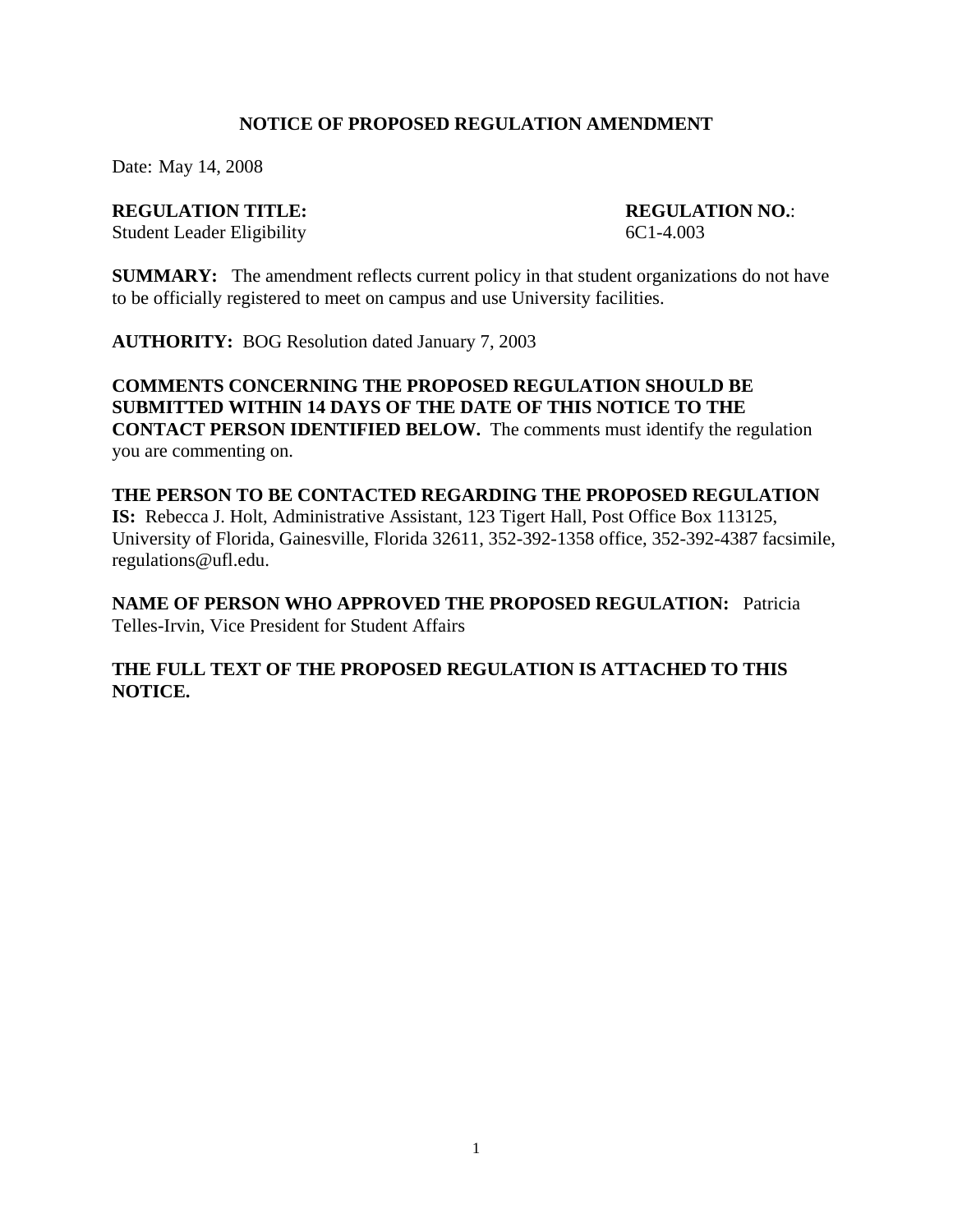#### REGULATIONS OF

#### UNIVERSITY OF FLORIDA

6C1-4.003 Student Affairs: Student Leader Eligibility.

(1) All students are free to join student organizations at the University, subject to all applicable University regulations, policies and procedures. Registration and official recognition of student organizations is administered by the Center for Student Involvement. All student organizations must be officially registered in order to meet on campus, and to use University facilities. All student organizations and groups are subject to the regulations and policies of the University of Florida, including but not limited to, Regulations 6C1-4.016 and 6C1-4.017, concerning the Student Conduct Code and the Student Honor Code.

(2) The following are minimum eligibility requirements for any student to hold a leadership position in an officially registered student organization at the University of Florida. Student organizations are encouraged to consider higher requirements if appropriate for their specific group.In order to hold an elected or appointed office in a student organization, a student must:

(a) Be enrolled in a degree-seeking program at the University as an undergraduate, graduate, professional, or postgraduate student. Postgraduate student shall include enrollment as a post-baccalaureate student;

(b) Meet requirements for full-time registration and academic standing described below:

1. Undergraduate students must be registered for twelve (12) credits in the Fall and Spring semesters, have a minimum 2.5 cumulative academic average and cannot have an academic warning or be on academic probation;

2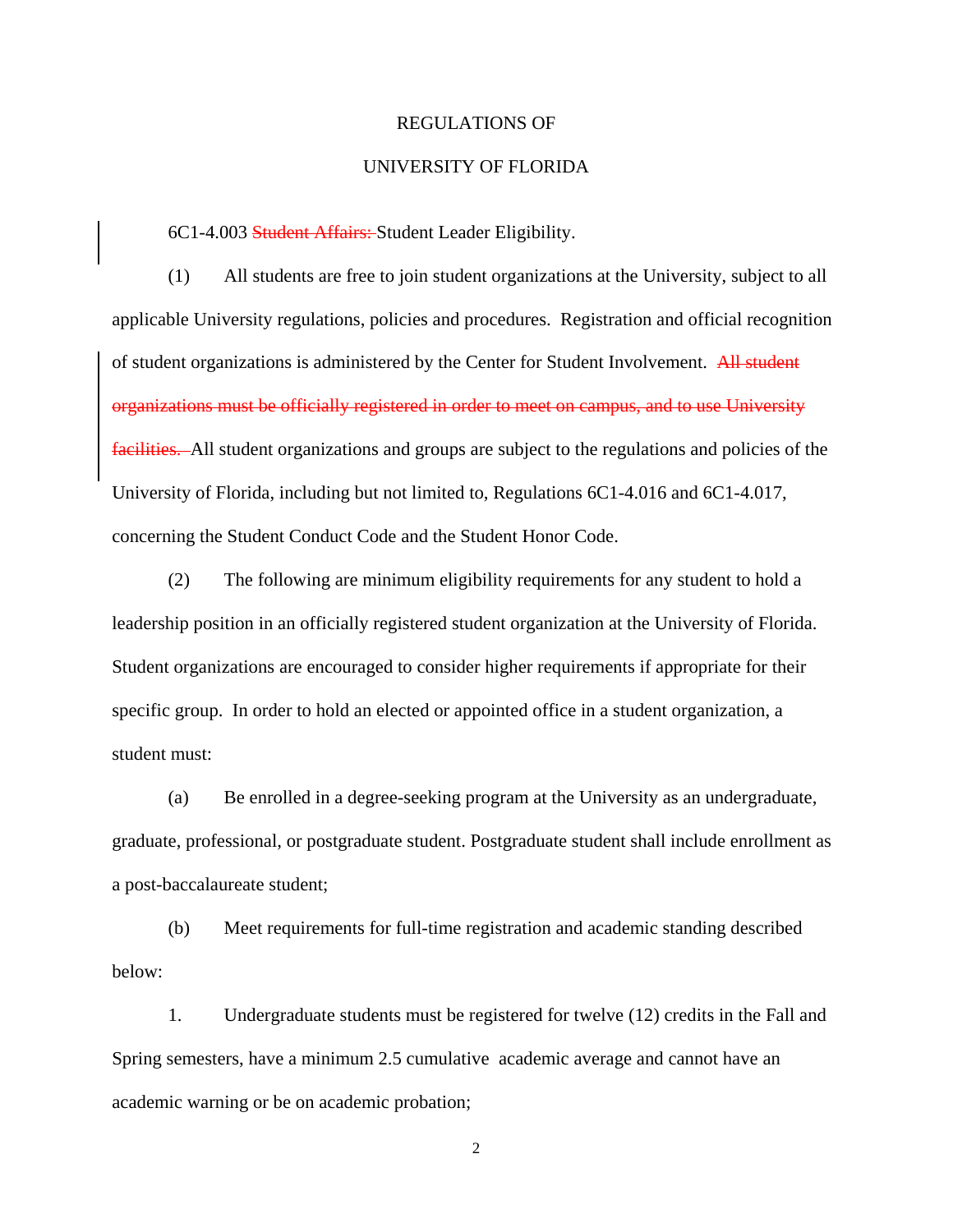2. Graduate and professional students must meet the requirements for full-time status for the graduate or professional program in which they are enrolled, or be registered for eight (8) credits if appointed to a half-time graduate assistantship, or nine (9) credits if appointed to a one-third time graduate assistantship. Graduate and professional students must also have a minimum of 3.0 cumulative academic average, or at least the minimum grade point average required to remain in good standing with the graduate or professional program in which they are enrolled, and otherwise be in good academic standing;

3. Postgraduate students, including post-baccalaureate students, must be enrolled for at least twelve (12) credits. Postgraduate students may not hold an office in a student organization for more than one semester while in postgraduate status.

(c) Correspondence courses will not be considered for (a) or (b) above. Students will be allowed to enroll for one in-residence course at another college or university and have those credits count toward full-time status only if that course is a required course and is either not offered at the University in the current semester, or is full during that semester. The foregoing provision may only be used by a student for one semester, and the student must present documentation from the academic department showing the course was either not offered at the University or was full as described above;

(d) Have no late or delinquent obligation for fees or other late or delinquent debts owed to the University; and

(e) Be free of conduct probation;

(3) Notwithstanding subsections (2)(a) and (b) of this regulation, students in the last semester before graduation are eligible for participation in campus activities if they are enrolled for the required number of credits needed for graduation that term.

3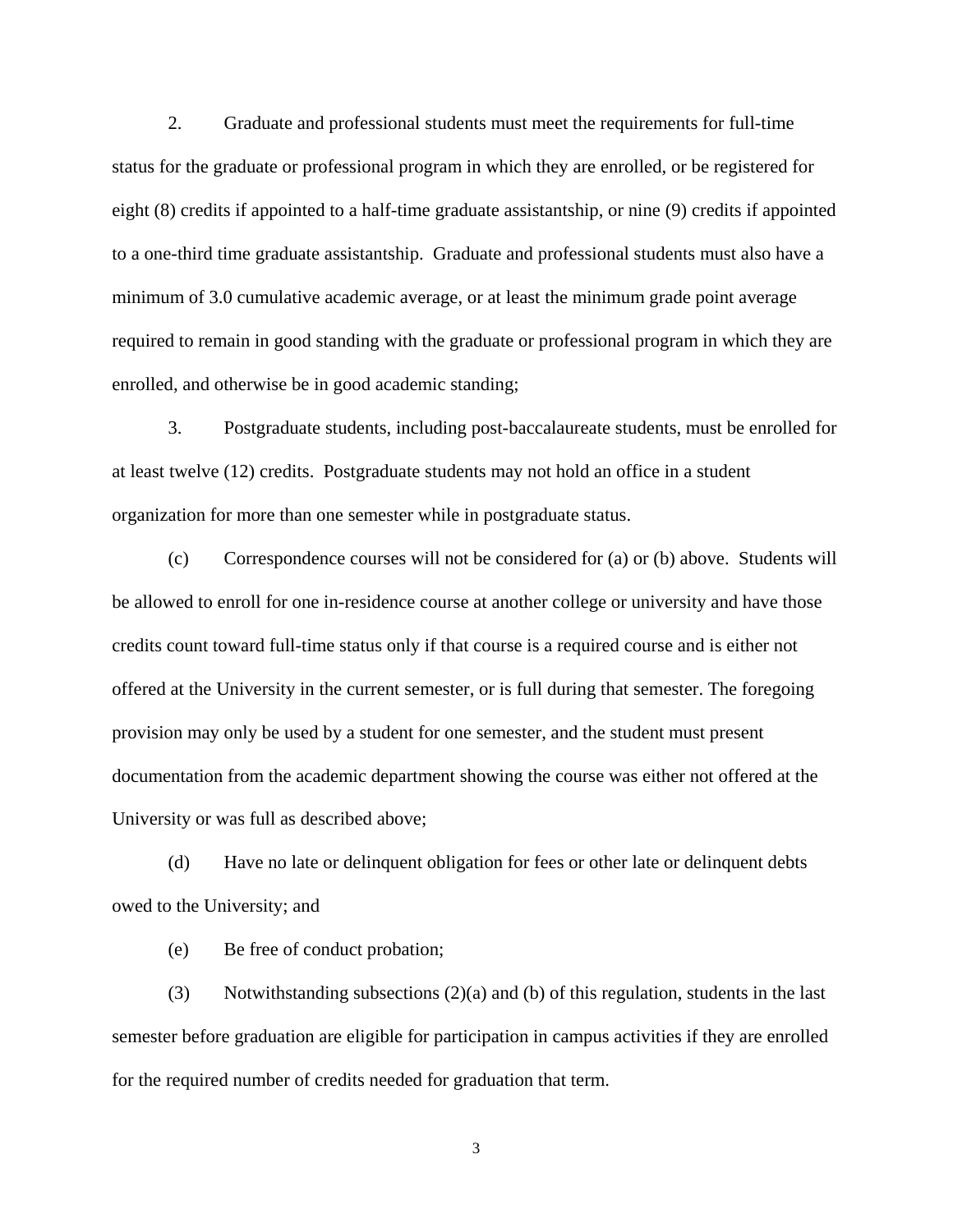(4) Students who otherwise meet the requirements of subsection (2) (a) and (b), but who have received approval from the Dean of Students' office to have a reduced course load due to a registered disability, are eligible to hold leadership positions in student organizations as described herein.

(5) Students not meeting the eligibility requirements as outlined in this policy will be required to relinquish their office. If a student no longer meets the eligibility requirements, he or she must notify the faculty/staff advisor and the highest ranking officer in the organization other than the student, in writing of the student's ineligibility at the time he or she becomes ineligible. If, however, the ineligibility is due to the student's cumulative academic average, the student is required to notify the Center for Student Involvement prior to the first day of classes of the next semester. Appeals of this policy must be filed within ten (10) days of when the basis for the ineligibility occurs.

(6) The Dean of Students Office shall conduct eligibility checks for each of the student positions outlined in section (7) each term. Students not meeting the eligibility requirements will be notified by the Dean of Students Office that they must relinquish their offices. Appeals of any such notice must be filed within ten (10) days of the date on the notice and will be heard by the Student Activities Appeals Committee, chaired by the Dean of Students, and consisting of staff from the Reitz Union, the Department of Housing and Residential Education, an academic advisor, and two students appointed by the Student Body President.

(**7**) Elected or appointed student leadership positions to which this regulation applies are student leadership positions in student organizations that are all-University in their scope and responsibility. A list of these organizations is available in the University of Florida Center for Student Involvement.

4